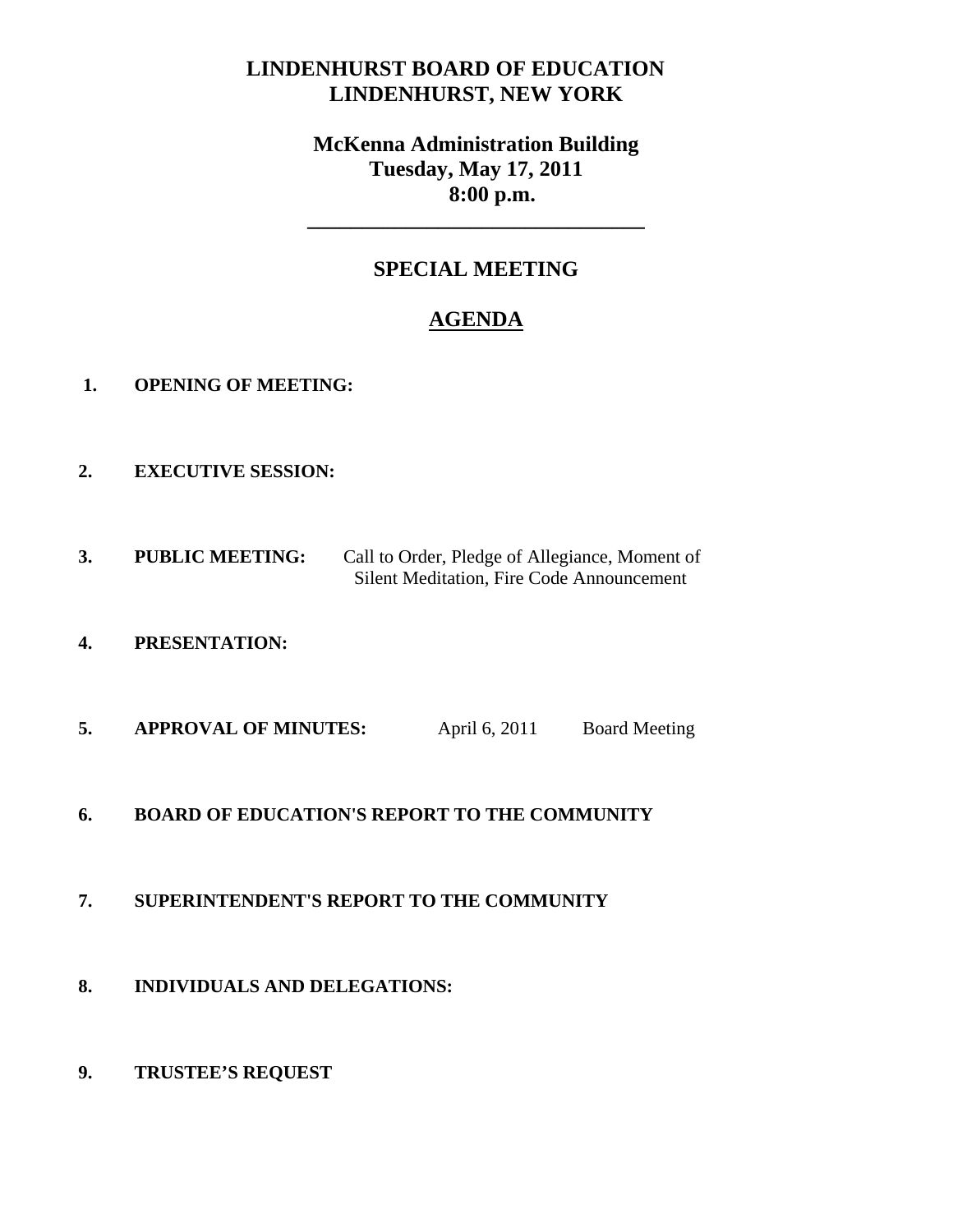## **10. SUPERINTENDENT'S RECOMMENDATIONS**

### a. **Recommendation: JOINT MUNICIPAL COOPERATIVE BIDDING RESOLUTION**

Recommended Action: Upon a motion made by \_\_\_\_\_\_\_\_\_\_\_\_\_\_\_\_\_\_\_, seconded by \_\_\_\_\_\_\_\_\_\_\_\_\_\_\_, the following resolution is offered

WHEREAS, various educational and municipal corporations located within the State of New York desire to bid jointly for OT/PT, Speech, Social worker, and other services (RFP #08-104 & RFP #10-02); and

WHEREAS, the **LINDENHURST UFSD**, an educational/municipal corporation (hereinafter the "Participant") is desirous of selectively participating with other educational and/or municipal corporations in the State of New York in joint bidding in the areas mentioned above pursuant to General Municipal Law § 119-o and Education Law Section 1950; and

WHEREAS, the Participant is a municipality within the meaning of General Municipal Law § 119-n and is eligible to participate in the Board of Cooperative Educational Services, Second Supervisory District of Suffolk County (hereinafter Western Suffolk BOCES) Joint Municipal Cooperative Bidding Program (hereinafter the "Program") in the areas mentioned above; and

WHEREAS, with respect to all activities conducted by the Program, the Participant wishes to delegate to Western Suffolk BOCES the responsibility for drafting of specifications, advertising for bids/proposals, accepting and opening bids/proposals, tabulating bids/proposals, awarding the bids/proposals, and reporting the results to the Participant.

BE IT RESOLVED that the Participant hereby appoints Western Suffolk BOCES to represent it and to act as the lead agent in all matters related to the services as described above; and

BE IT FURTHER RESOLVED that the Participant hereby authorizes Western Suffolk BOCES to place all legal advertisements for any required cooperative bidding in Newsday, which is designated as the official newspaper for Western Suffolk BOCES; and

BE IT FURTHER RESOLVED that this Agreement with the Participant shall be for a term of one (1) year as authorized by General Municipal Law §119-o.2.j.

Note: See enclosed

Vote on the motion: Yes:

No:

Abstained:

Motion carried/defeated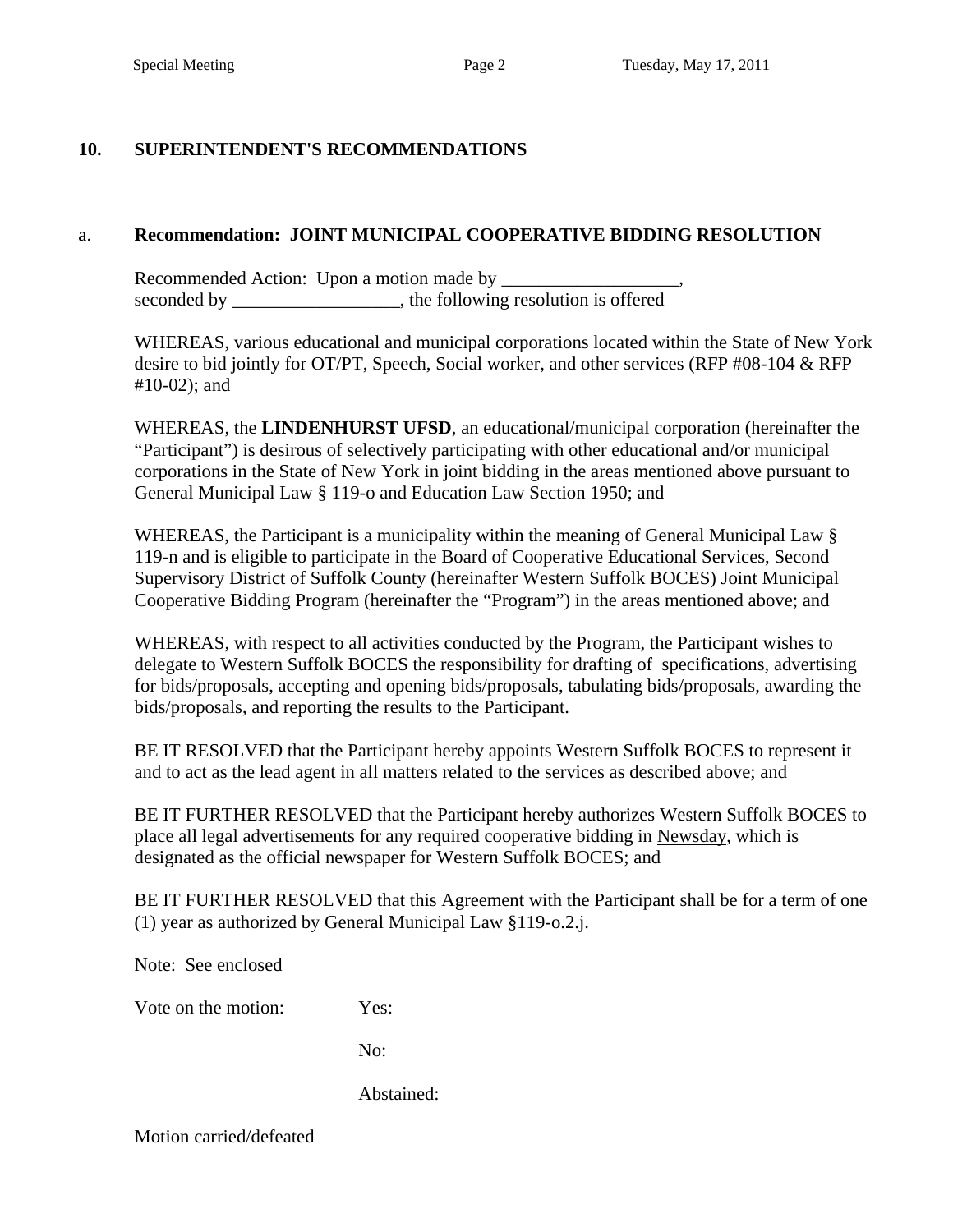### **b. Recommendation: BOARD POLICY #9520 – USE OF DISTRICT VEHICLES**

#### **First Reading – No Vote to be taken**

#### **A new board policy or revision of current board policy requires two readings.**

Recommended Action: Upon a motion made by \_\_\_\_\_\_\_\_\_\_\_\_\_\_\_\_\_\_\_\_\_, seconded by \_\_\_\_\_\_\_\_\_\_\_\_\_\_\_\_\_\_\_\_, the following proposed policy is offered for a first reading:

## **USE OF DISTRICT VEHICLES**

The Board of Education recognizes the need for some school employees to use District owned vehicles for school purposes on a regular or occasional basis. To safeguard the District, employees shall observe the following:

- 1. No employee is permitted to operate District owned vehicles without the permission of the Buildings and Grounds Department.
- 2. The Board specifically forbids any employee to use School District vehicles for personal use or to transport passengers who are not directly or indirectly related to School District business. Passengers shall be limited to School District employees and individuals who are directly associated with School District work activity (committee members, consultants, contractors, etc.). Family members shall not be transported in School District vehicles.
- 3. Employees assigned School District vehicles on a 24-hour basis shall limit their travel to and from their residence and place of work when taking the vehicles home. They will be apprised of the procedures governing the use of School District vehicles and a copy of these procedures shall be given to each user along with an Official Vehicle Agreement use form that must be signed.
- 4. Without prior authorization of Buildings and Grounds, no employee may use a School District vehicle outside of the District except for commuting to and from work.
- 5. Employees must maintain a valid New York State Driver's License, which is not suspended or revoked, at all times while assigned and operating a School District vehicle.
- 6. School District vehicles must have the School District seal affixed on the driver and passenger side doors, and vehicles may only be used for legitimate and authorized School District business. Removal of such seals without the approval of the Buildings and Grounds Department is strictly prohibited.

Failure to comply with any and all provisions of this policy may result in disciplinary action and/or removal of, but not limited to, School District vehicle privileges.

All employees assigned or permitted to use School District owned vehicles shall be provided with a copy of all such regulations and shall be responsible for complying with such regulations. All employees must sign a "use of official vehicle agreement" form.

**9520**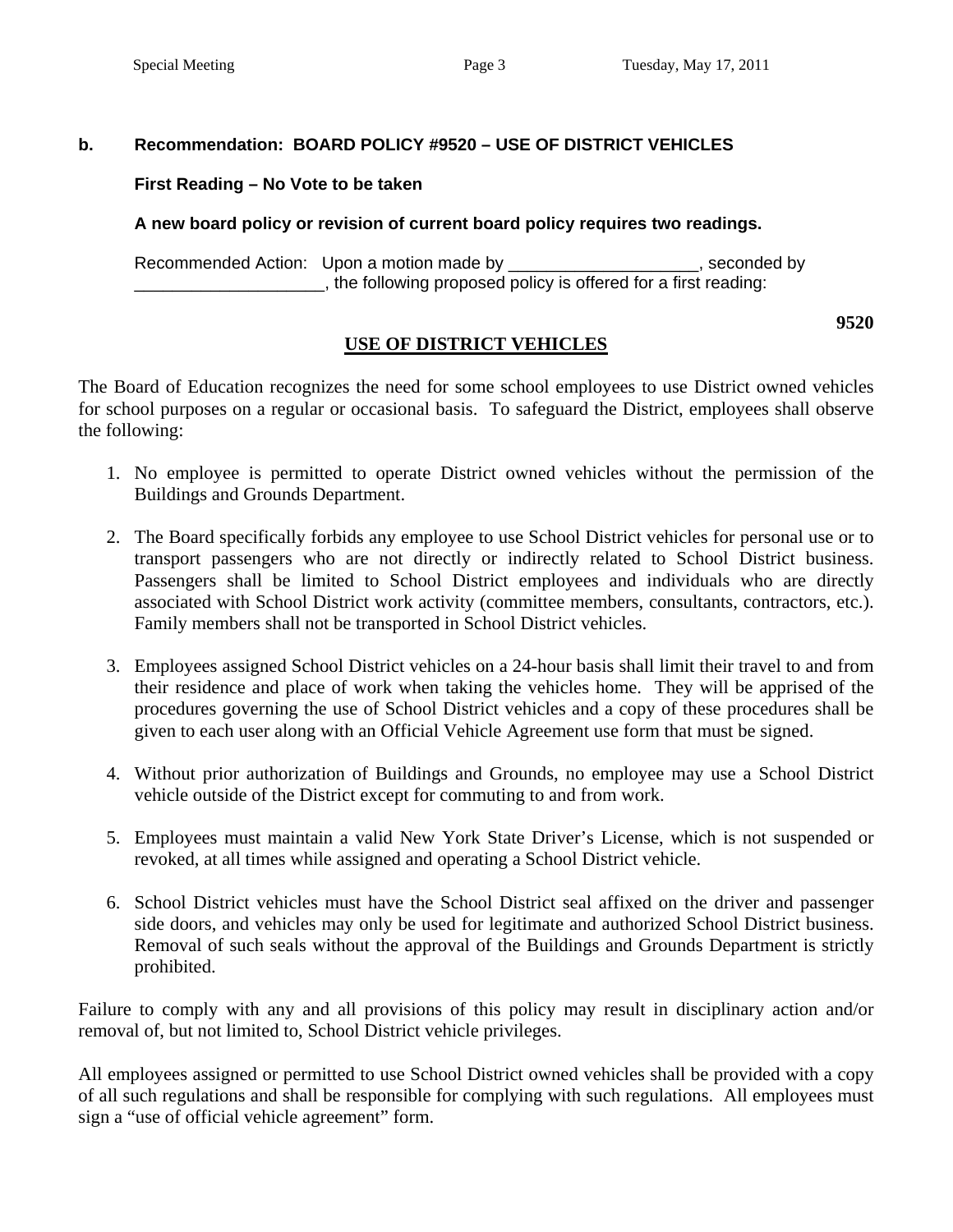Nothing contained herein should be deemed a guarantee of the continuing assignment of any vehicle or vehicles to District personnel, as the District reserves the right to revoke such privileges for abuse, misconduct, or reasons of economy or efficiency.

#### **9520-E.1**

## **USE OF OFFICIAL VEHICLE AGREEMENT**

I have read, understand and will abide by the attached Use of District Vehicle Policy Number 9520. I understand that failure to comply with any and all provisions of this policy may result in disciplinary action and/or removal of the School District Vehicle privileges.

Assigned Vehicle:

Vehicle Identification #:\_\_\_\_\_\_\_\_\_\_\_\_\_\_\_\_\_\_\_\_\_\_\_\_\_\_\_\_\_\_\_\_\_\_\_\_\_\_\_\_\_\_\_\_\_\_\_\_\_\_\_\_

Assigned User (Print or Type)\_\_\_\_\_\_\_\_\_\_\_\_\_\_\_\_\_\_\_\_\_\_\_\_\_\_\_\_\_\_\_\_\_\_\_\_\_\_\_\_\_\_\_\_\_\_\_

Signature Date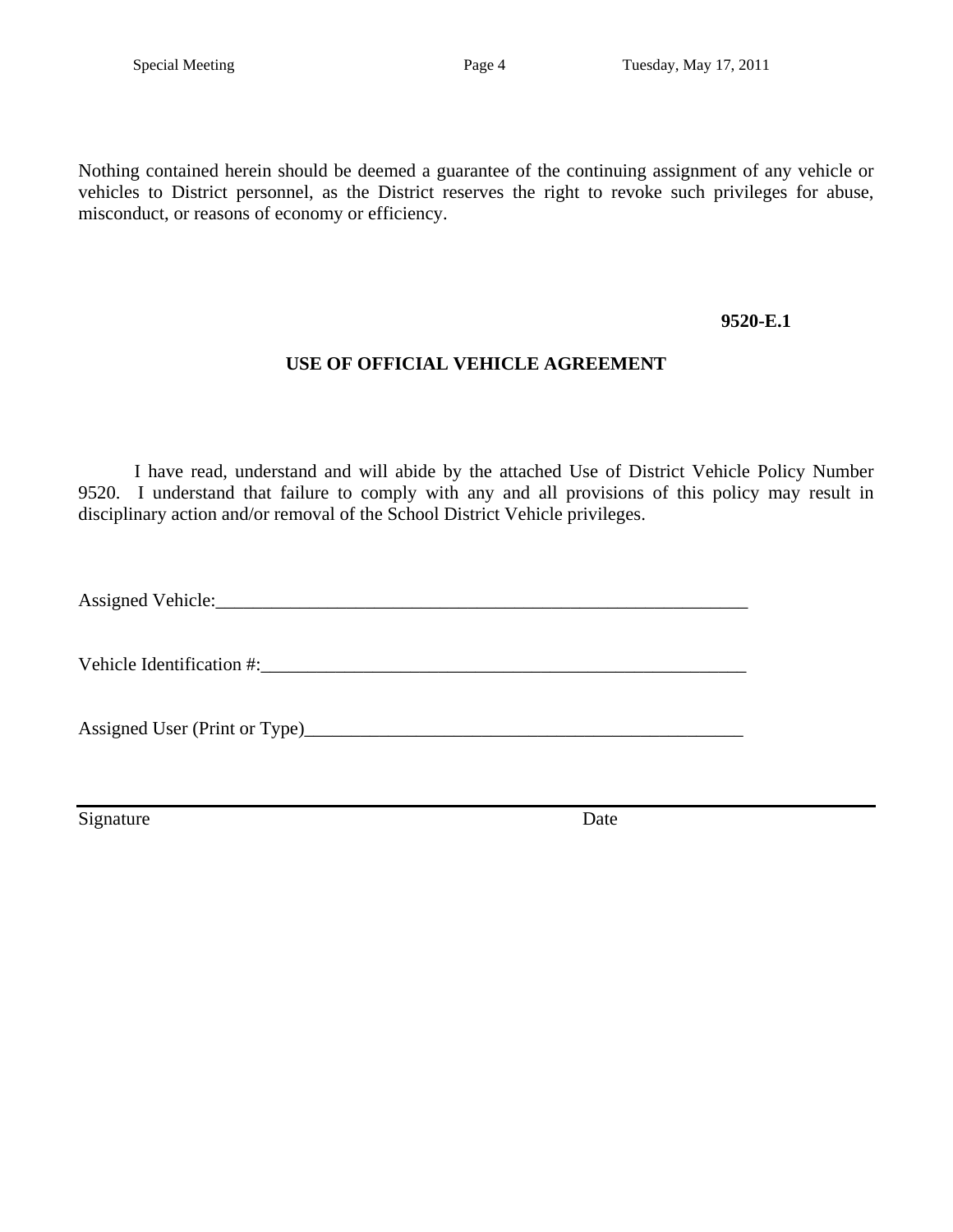#### **c. Recommendation: BUDGET TRANSFERS**

Recommended Action: Upon a motion made by \_\_\_\_\_ Seconded by \_\_\_\_\_\_\_\_\_\_\_\_\_\_\_\_\_, the following resolution is offered:

 RESOLVED that the Board of Education, upon the recommendation of the Superintendent, approves the attached budget transfers over \$5,000.00.

Note: See enclosed.

Vote on the motion: Yes:

No:

Abstained:

Motion carried/defeated.

### **d. Recommendation: EXCLUSIVE RIGHT TO LEASE PROPERTY**

Recommended Action: Upon a motion made by \_\_\_\_\_\_\_\_\_\_\_\_\_\_\_\_\_\_\_, Seconded by \_\_\_\_\_\_\_\_\_\_\_\_\_\_\_, the following resolution is offered

RESOLVED that the Board of Education, upon the recommendation of the Superintendent, approves the Exclusive Right to Lease Property between Prudential Douglas Elliman Real Estate and the Lindenhurst Union Free School District, and authorizes the Board President to sign same.

Note: See enclosed

Vote on the motion: Yes:

No:

Abstained:

Motion carried/defeated.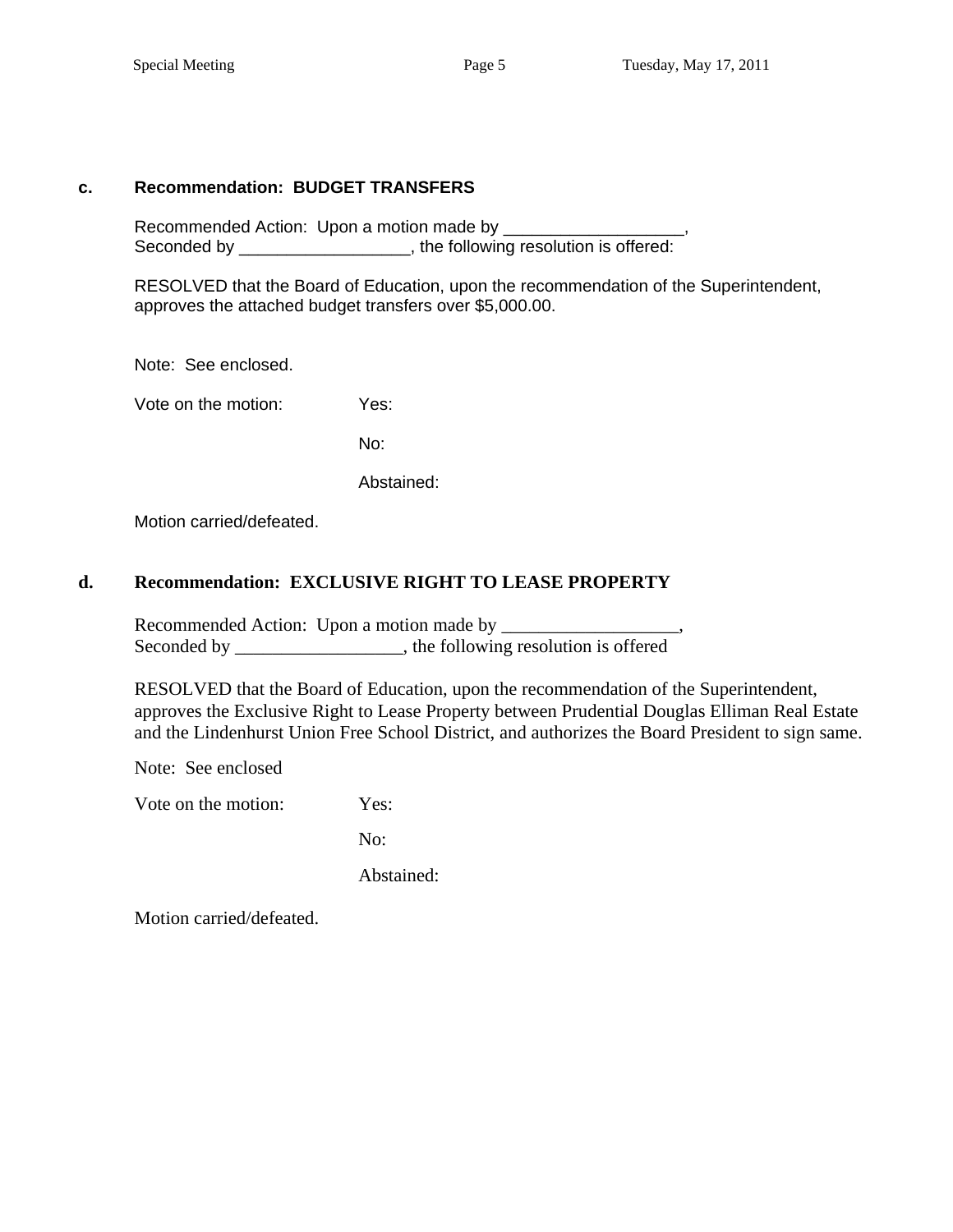# 11. SCHEDULES

| Schedule | $A-1$        | No. 16-S | <b>Athletic Supervision</b>                                          |
|----------|--------------|----------|----------------------------------------------------------------------|
| Schedule | $A-2$        | No. 10   | Personnel, Instructional – Leave of<br>Absence                       |
| Schedule | $A-3$        | No. 56   | Personnel, Instructional Appointments                                |
| Schedule | $A-3$        | No. 57   | Personnel, Instructional Appointments                                |
| Schedule | $A-3$ , $AE$ | No. 10   | Personnel, Instructional Appointments,<br>Adult/Continuing           |
| Schedule | $AS-1$       | No. 12   | Substitute Personnel, Instructional -<br>Resignations & Terminations |
| Schedule | $AS-3$       | No. 19   | <b>Substitute Personnel Appointments</b>                             |
| Schedule | $B-1$        | No. 11   | Non-Instructional Personnel -<br><b>Resignations or Terminations</b> |
| Schedule | $B-1$        | PT. 12   | Non-Instructional Personnel -<br><b>Resignations or Terminations</b> |
| Schedule | $B-2$        | $PT-9$   | Non-Instructional Personnel -<br>Leave of Absence                    |
| Schedule | $B-3$        | No. S-16 | Non-Instructional Appointments -<br><b>Substitute Personnel</b>      |
| Schedule | $B-3.1$      | No. 4    | Non-instructional Personnel -<br><b>Permanent Appointments</b>       |
| Schedule | D            | No. 31   | <b>Pupil Personnel Services</b>                                      |
| Schedule | G            | No. 9    | Approval of Bids                                                     |
| Schedule | OA/C         | No. 27   | <b>Outside Agencies/Consultants</b>                                  |
| Schedule | OA/C         | No. 28   | <b>Outside Agencies/Consultants</b>                                  |
| Schedule | ST/1         | No. 4    | <b>Student Teachers/Interns/Observers</b>                            |